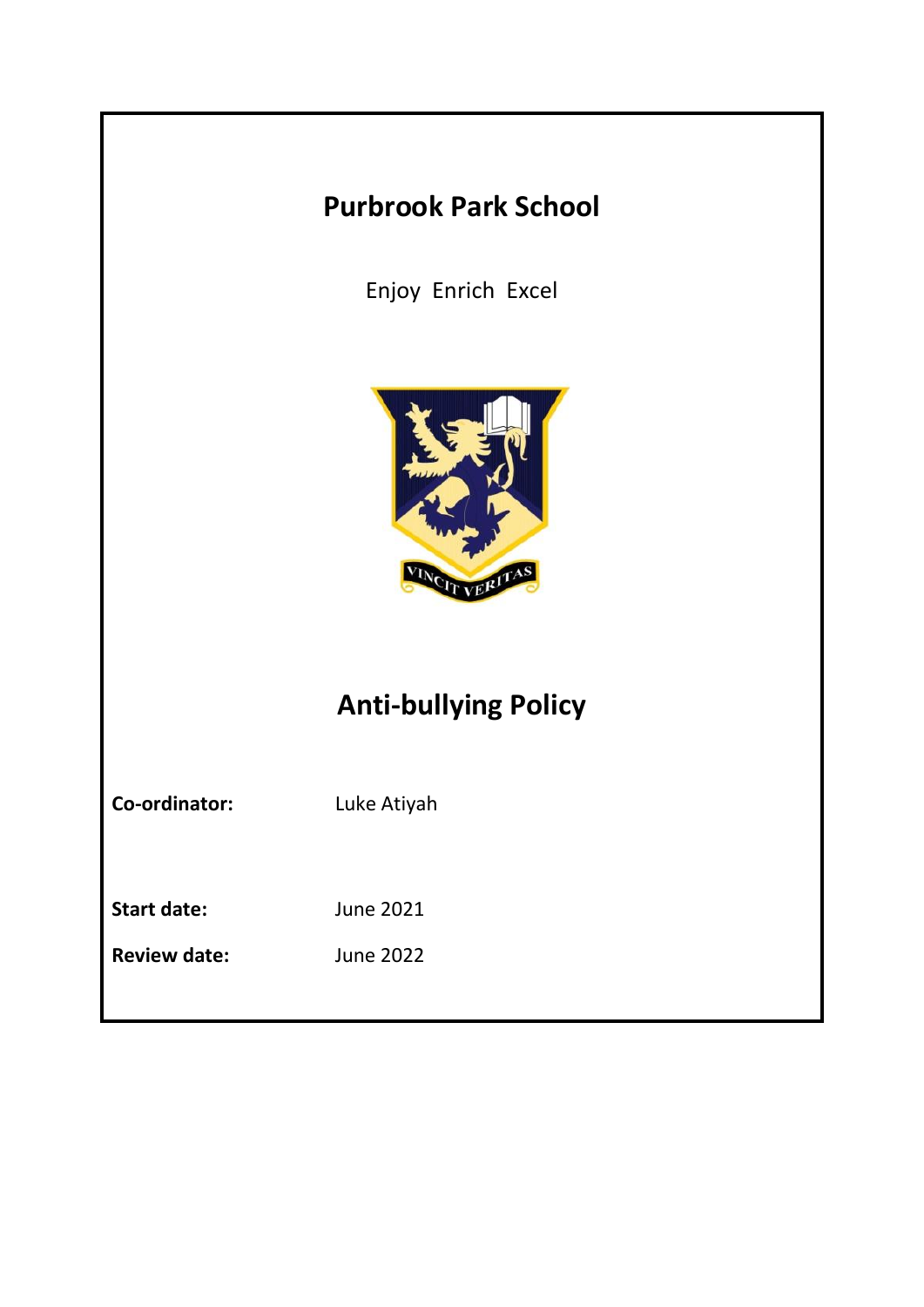This policy is based on DfE guidance "Preventing and Tackling Bullying" July 2017 and supporting documents. It also considers the DfE statutory guidance "Keeping Children Safe in Education" 2019 and 'Sexual violence and sexual harassment between children in schools and colleges' guidance. Purbrook Park School has read Childnet's "Cyberbullying: Understand, Prevent and Respond: Guidance for Schools".

[www.gov.uk/government/publications/approaches-to-preventing-and-tackling-bullying](http://www.gov.uk/government/publications/approaches-to-preventing-and-tackling-bullying)

# **Policy objectives:**

• This policy outlines what Purbrook Park School will do to prevent and tackle all forms of bullying.

• The policy has been adopted with the involvement of the whole school community.

• Purbrook Park School is committed to developing an anti-bullying culture where the bullying of children, young people or adults, is not tolerated in any form.

### **Links with other school policies**

This policy links with several school policies, practices and action plans including:

- Behaviour policy
- Complaints policy
- Child protection policy
- School Privacy Notice
- Online safety and Acceptable Use Policies (AUP)
- Curriculum policies, such as: SRE, PSHE, citizenship and computing

# **Links to legislation**

There are several pieces of legislation which set out measures and actions for schools in response to bullying, as well as criminal and civil law. These may include (but are not limited to):

- The Education and Inspection Act 2006, 2011
- The Equality Act 2010
- The Children Act 1989
- Protection from Harassment Act 1997
- The Malicious Communications Act 1988 o Public Order Act 1986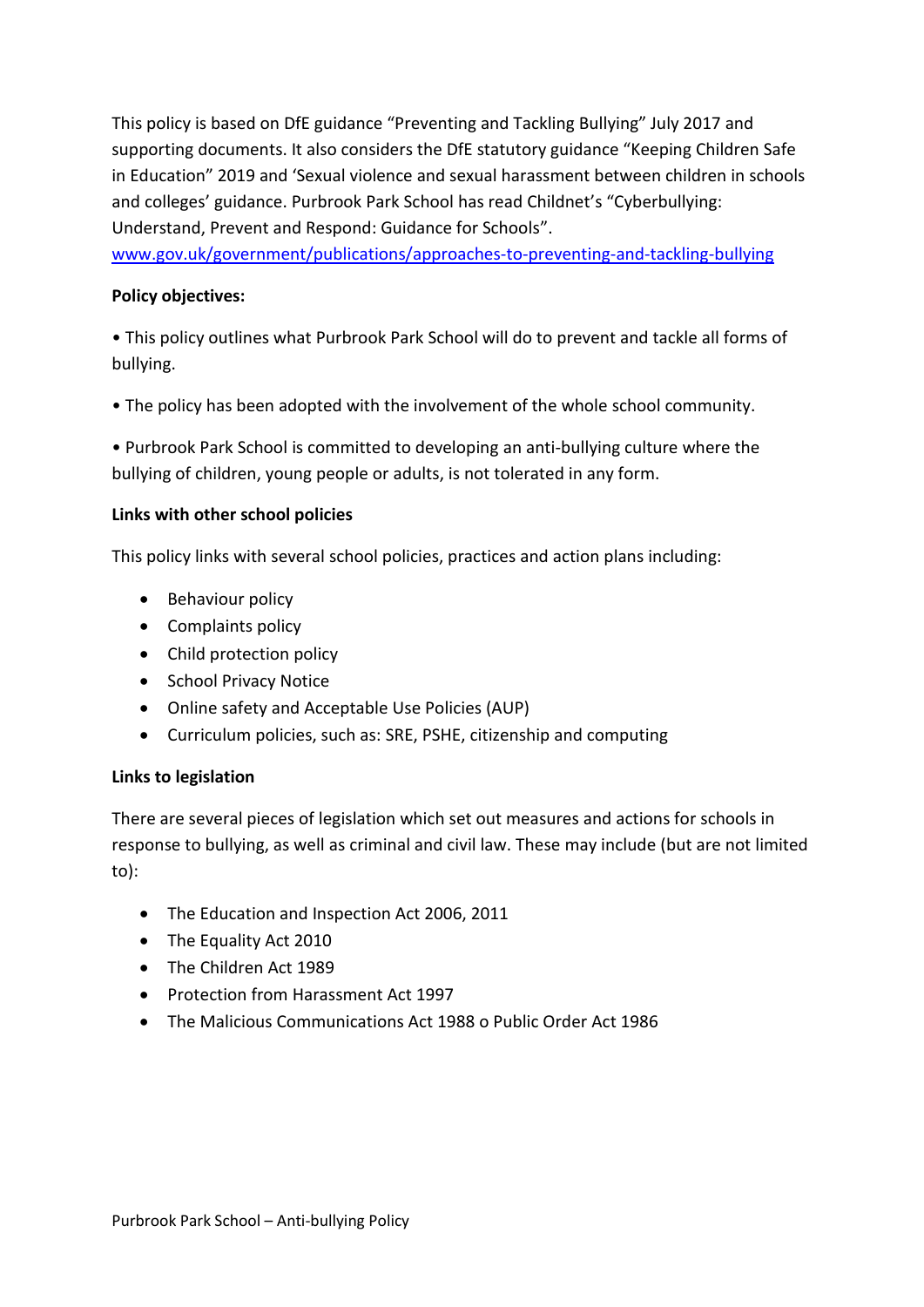### **Responsibilities**

It is the responsibility of the headteacher to communicate this policy to the school community, to ensure that disciplinary measures are applied fairly, consistently and reasonably, and that a member of the senior leadership team has been identified to take overall responsibility. Governors are to take a lead role in monitoring and reviewing this policy. All staff, including governors, senior leadership, teaching and non-teaching staff are to support, uphold and implement this policy accordingly. Parents are to support their children and work in partnership with the school. Pupils are to abide by the policy.

# **Definition of bullying**

Bullying can be defined as "behaviour by an individual or a group, repeated over time, that intentionally hurts another individual either physically or emotionally". (DfE "Preventing and Tackling Bullying", July 2017)

Bullying can include name calling, taunting, mocking, making offensive comments, kicking, hitting, taking belongings, producing offensive graffiti, gossiping, excluding people from groups, and spreading hurtful, and untruthful rumours. This includes the same unacceptable behaviours expressed online, sometimes called online or cyberbullying. This can include: sending offensive, upsetting and inappropriate messages by phone, text, instant messenger, through gaming, websites, social media sites and apps, and sending offensive or degrading photos or videos.

Bullying is recognised by the school as being a form of peer on peer abuse. It can be emotionally abusive and can cause severe and adverse effects on children's emotional development.

# **Forms and types of bullying covered by this policy**

Bullying can happen to anyone. This policy covers all types and forms of bullying including:

- Bullying related to physical appearance
- Bullying of young carers, children in care or otherwise related to home circumstances
- Bullying related to physical/mental health conditions
- Physical bullying
- Emotional bullying
- Sexual bullying
- Bullying via technology, known as online or cyberbullying
- Prejudicial bullying (against people/pupils with protected characteristics):
	- $\triangleright$  Bullying related to race, religion, faith and belief and for those without faith
	- $\triangleright$  Bullying related to ethnicity, nationality or culture
	- ➢ Bullying related to Special Educational Needs or Disability (SEND)

Purbrook Park School – Anti-bullying Policy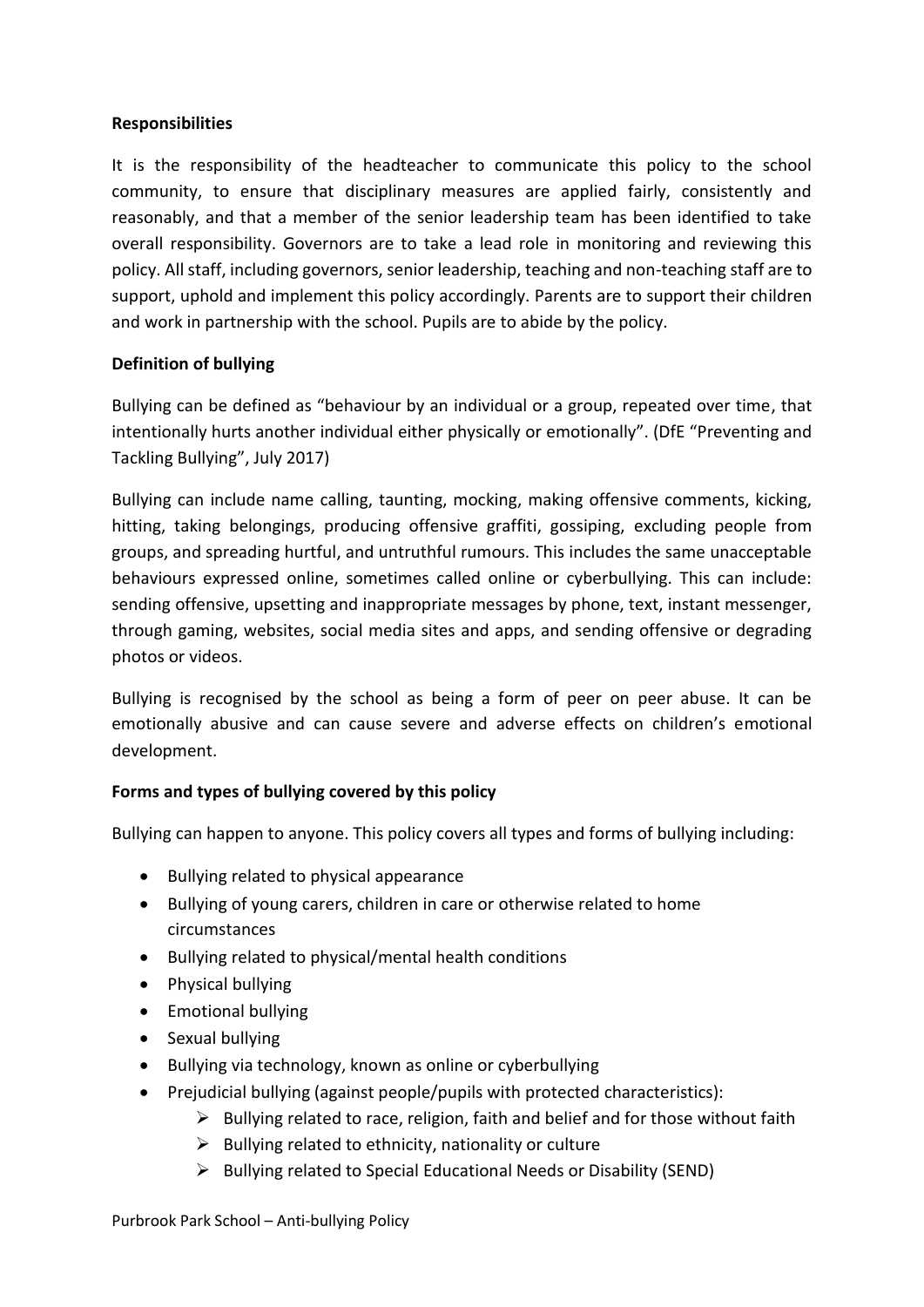- ➢ Bullying related to sexual orientation (homophobic/biphobic bullying)
- $\triangleright$  Gender based bullying, including transphobic bullying
- $\triangleright$  Bullying against teenage parents (pregnancy and maternity under the Equality Act)

# **School ethos**

Purbrook Park School recognises that all forms of bullying, especially if left unaddressed, can have a devastating effect on individuals; it can create a barrier to learning and have serious consequences for mental wellbeing. By effectively preventing and tackling bullying, our school can help to create a safe and disciplined environment, where pupils are able to learn and fulfil their potential. We monitor and review our anti-bullying policy and practice on a regular basis. We support staff to promote positive relationships to help prevent bullying. We recognise that some members of our community may be more vulnerable to bullying and its impact than others; this may include children with SEND. Being aware of this will help us to develop effective strategies to prevent bullying from happening and provide appropriate support, if required.

Purbrook Park School will intervene by identifying and tackling bullying behaviour appropriately and promptly, ensuring our pupils are aware that any bullying concerns will be dealt with sensitively and effectively; that everyone should feel safe to learn and abide by the antibullying policy. Purbrook Park School requires all members of the community to work with the school to uphold the anti-bullying policy. We recognise the potential impact of bullying on the wider family of those affected so will work in partnership with parents regarding all reported bullying concerns and will seek to keep them informed at all stages. We will deal promptly with grievances regarding the school response to bullying in line with our complaints policy.

#### **Responding to bullying**

The following steps may be taken when dealing with all incidents of bullying reported to the school: If bullying is suspected or reported, the incident will be dealt with immediately by the member of staff who has been approached or witnessed the concern. The school will provide appropriate support for the person being bullied – making sure they are not at risk of immediate harm and will involve them in any decision making, as appropriate. House Leaders will interview all parties involved. The DSL will be informed of all bullying issues where there are safeguarding concerns. The school will speak with and inform other staff members, where appropriate, and ensure that parents are kept informed about the concern and action taken, as appropriate and in line with child protection and confidentially policies.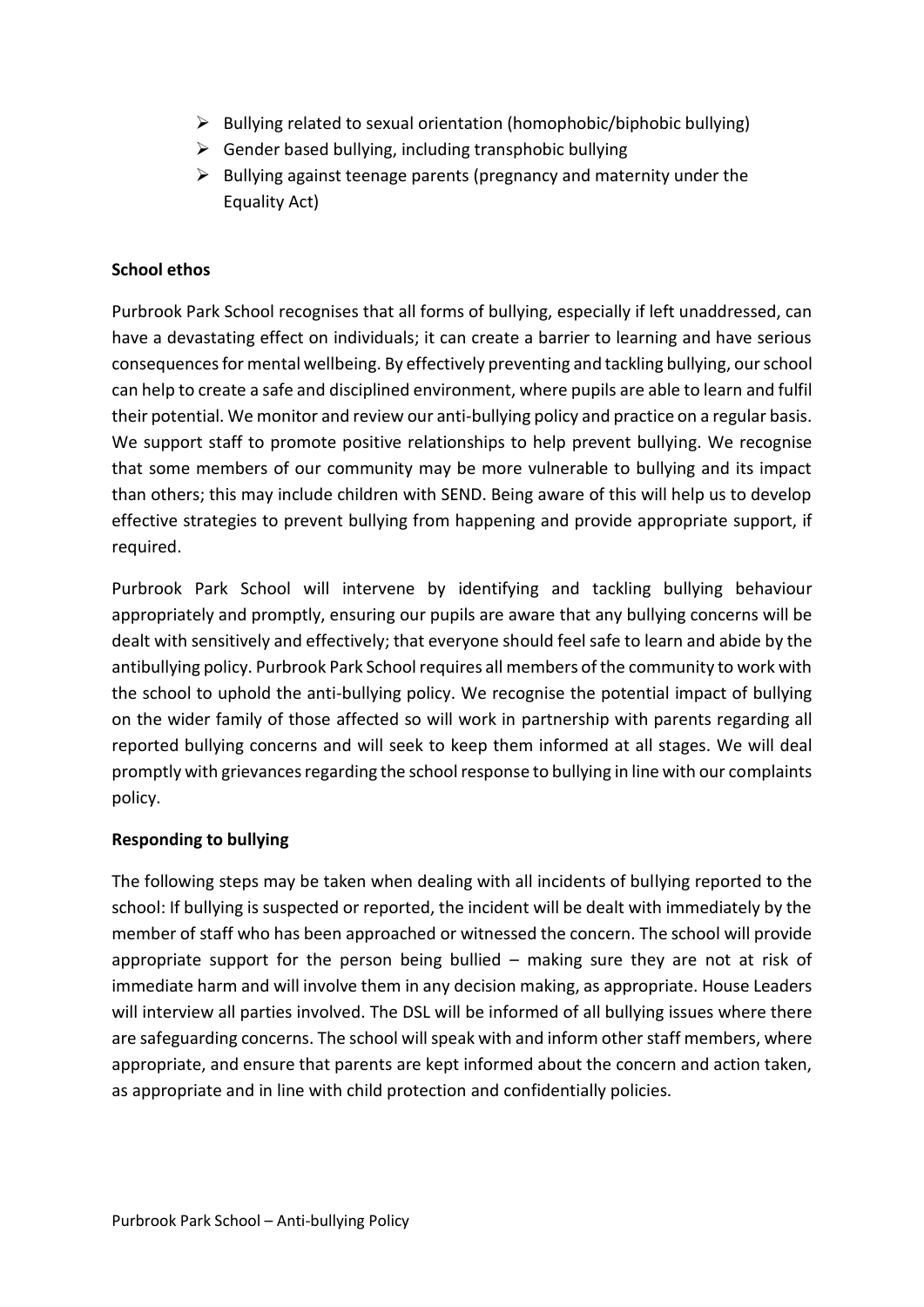Sanctions, as identified within the school behaviour policy, and support, will be implemented in consultation with all parties concerned. If necessary, other agencies may be consulted or involved, such as the police, if a criminal offence has been committed, or other local services including early help or children's social care, if a child is felt to be at risk of significant harm. Appropriate action will be taken, including providing support and implementing sanctions in school in accordance with this policy and the school's behaviour policy. A clear and precise account of bullying incidents will be recorded by the school in accordance with existing procedures. This will include recording appropriate details regarding decisions and action taken.

When responding to cyberbullying concerns, the school will:

- Act as soon as an incident has been reported or identified.
- Provide appropriate support for the person who has been cyberbullied and work with the person who has carried out the bullying to ensure that it does not happen again.
- Encourage the person being bullied to keep any evidence (screenshots) of the bullying activity to assist any investigation.
- Take all available steps where possible to identify the person responsible. This may include:
	- $\triangleright$  Looking at use of the school systems;
	- $\triangleright$  Identifying and interviewing possible witnesses:
	- $\triangleright$  Contacting the service provider and the police, if necessary.
	- $\triangleright$  Working with individuals and online service providers to prevent the incident from spreading and assist in removing offensive or upsetting material from circulation.
	- $\triangleright$  Confiscating and searching pupils' electronic devices, such as mobile phones, in accordance with the law and the school searching and confiscation policy.
	- $\triangleright$  Requesting the deletion of locally-held content and content posted online if they contravene school behavioural policies.
	- $\triangleright$  Ensuring that sanctions are applied to the person responsible for the cyberbullying; while the school's priority is always the safety of the target of any bullying, the school will also take steps, if appropriate, to change the attitude and behaviour of the bully.
	- $\triangleright$  Informing the police if a criminal offence has been committed.
	- ➢ Providing information to staff and pupils regarding steps they can take to protect themselves online.
	- $\triangleright$  Advising those targeted not to retaliate or reply;
	- ➢ Providing advice on blocking or removing people from contact lists;
	- $\triangleright$  Helping those involved to think carefully about what private information they may have in the public domain.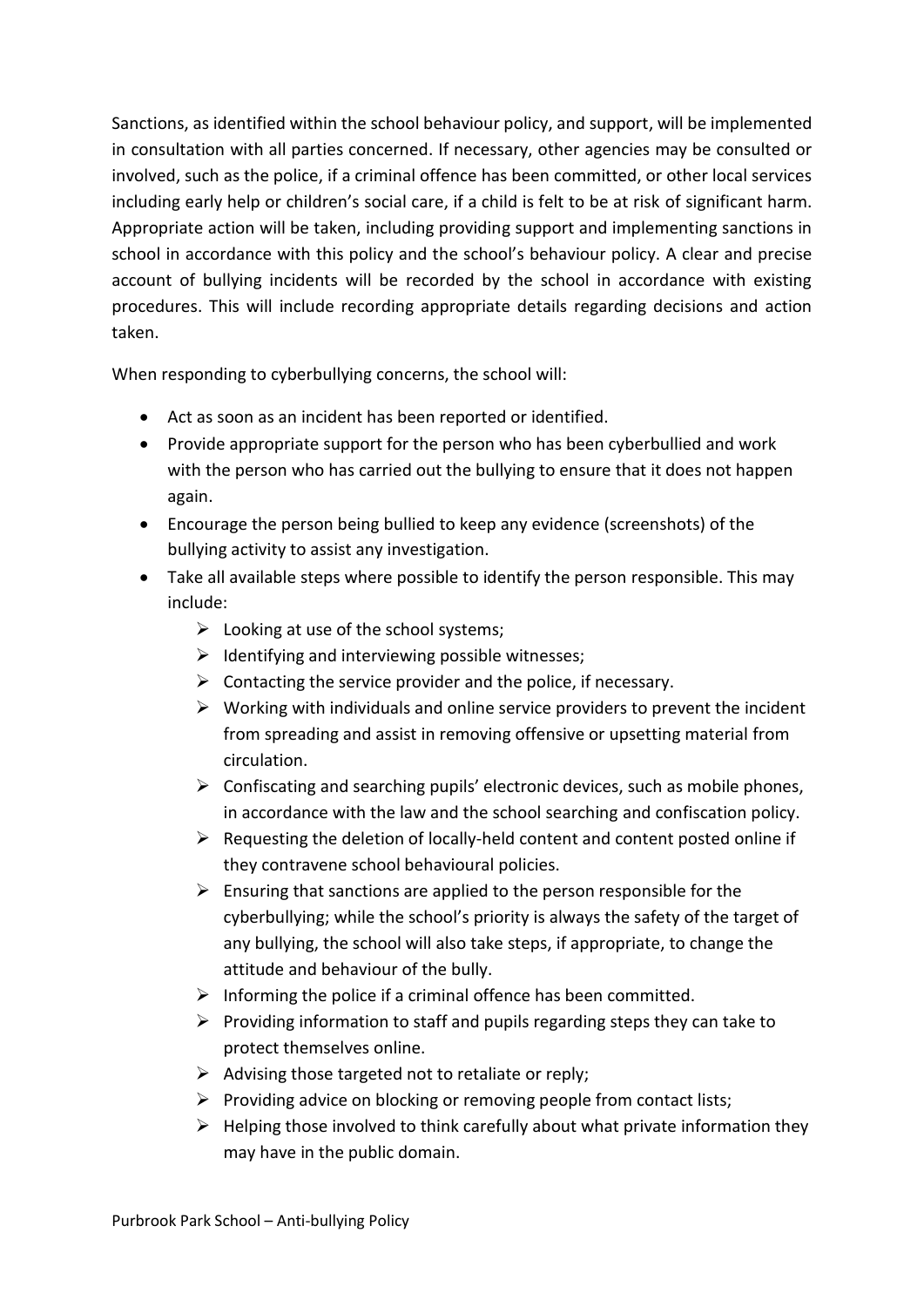# **Supporting pupils**

Pupils who have been bullied will be supported by:

- Reassuring the pupil and providing continuous pastoral support.
- Offering an immediate opportunity to discuss the experience with their House Leader or Tutor, the designated safeguarding lead, or a member of staff of their choice.
- Being advised to keep a record of the bullying as evidence and discuss how to respond to concerns and build resilience as appropriate.
- Working towards restoring self-esteem and confidence.
- Providing ongoing support; this may include: working and speaking with staff, offering formal counselling, engaging with parents.
- Where necessary, working with the wider community and local/national organisations to provide further or specialist advice and guidance; this could include support through Early Help or Children Social Work Service, or support through the Children and Young People's Mental Health Service (CAMHS).
- Where appropriate, a restorative justice approach will be taken.

Pupils who have perpetrated bullying will be helped by:

- Sanctioning, in line with school behaviour policy; this may include official warnings, detentions, removal of privileges (including removal of online access when encountering cyberbullying concerns), and fixed-term or permanent exclusions. Where necessary, working with the wider community and local/national organisations to provide further or specialist advice and guidance; this may include involvement from the Police or referrals to Early Help, Children Social Work Service, or the Children and Young People's Mental Health Service (CAMHS).
- Discussing what happened, establishing the concern and the need to change.
- Informing parents to help change the attitude and behaviour of the child.
- Providing appropriate education and support regarding their behaviour or actions.
- If online, insisting that content be removed and reporting accounts/content to the relevant service provider.
- Where appropriate, a restorative justice approach will be taken.

Our school takes measures to prevent and tackle bullying among pupils; however, it is equally important to recognise that bullying of adults, including staff and parents, whether by pupils, parents or other staff members, is unacceptable. Adults who have been bullied or affected will be supported by:

• Offering an immediate opportunity to discuss the concern with the designated safeguarding lead, a senior member of staff and/or the headteacher.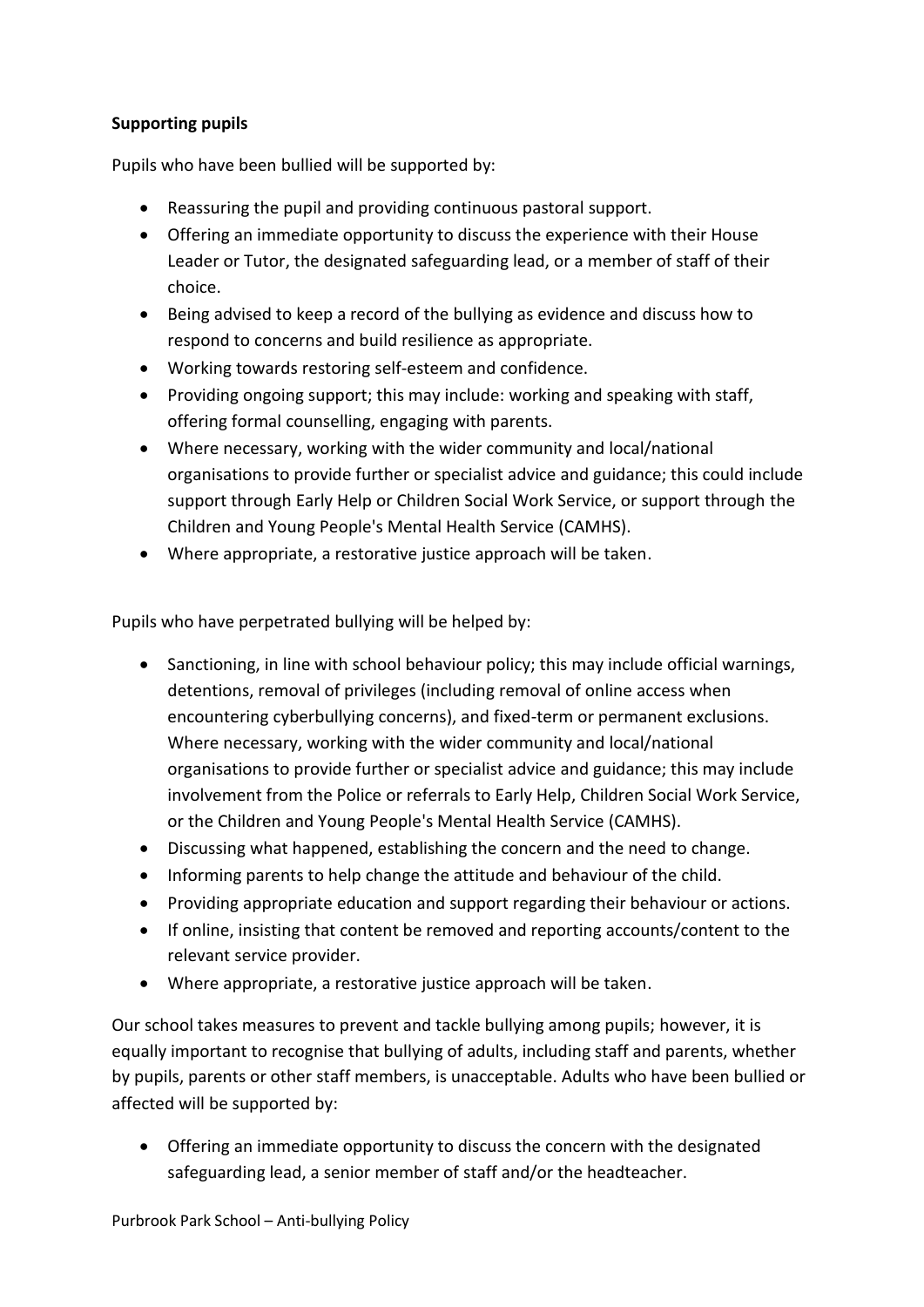- Advising them to keep a record of the bullying as evidence and discuss how to respond to concerns and build resilience, as appropriate.
- Where the bullying takes place off school site or outside of normal school hours (including online), the school will still investigate the concern and ensure that appropriate action is taken in accordance with the schools' behaviour and discipline policy.
- Reporting offensive or upsetting content and/or accounts to the service provider, where the bullying has occurred online.
- Reassuring and offering appropriate support.
- Working with the wider community and local/national organisations to provide further or specialist advice and guidance.

Adults who have perpetrated the bullying will be helped by:

- Instigating disciplinary, civil or legal action as appropriate or required.
- Discussing what happened with a senior member of staff and/or the headteacher.
- Establishing whether a legitimate grievance or concern has been raised and signposting to the school's official complaints procedures.
- If online, requesting that content be removed.

# **Preventing bullying Environment**

The whole school community will create and support an inclusive environment which promotes a culture of mutual respect, consideration and care for others, which will be upheld by all. We recognise that bullying can be perpetrated or experienced by any member of the community, including adults and children (peer on peer abuse).

We recognise the potential for children with SEN and disabilities to be disproportionally impacted by bullying, and will implement additional pastoral support as required. We will openly discuss differences between people that could motivate bullying, such as: children with different family situations, such as looked after children or those with caring responsibilities, religion, ethnicity, disability, gender, sexuality or appearance related difference.

Purbrook Park School will challenge practice and language, including inappropriate language that some refer to as 'banter', which does not uphold the school values of tolerance, nondiscrimination and respect towards others. All members of the school community will be encouraged to use technology, especially mobile phones and social media, positively and responsibly. As a school we actively create "safe spaces" for vulnerable children and young people. We celebrate success and achievements to promote and build a positive school ethos.

# **Policy and Support**

The whole school community will: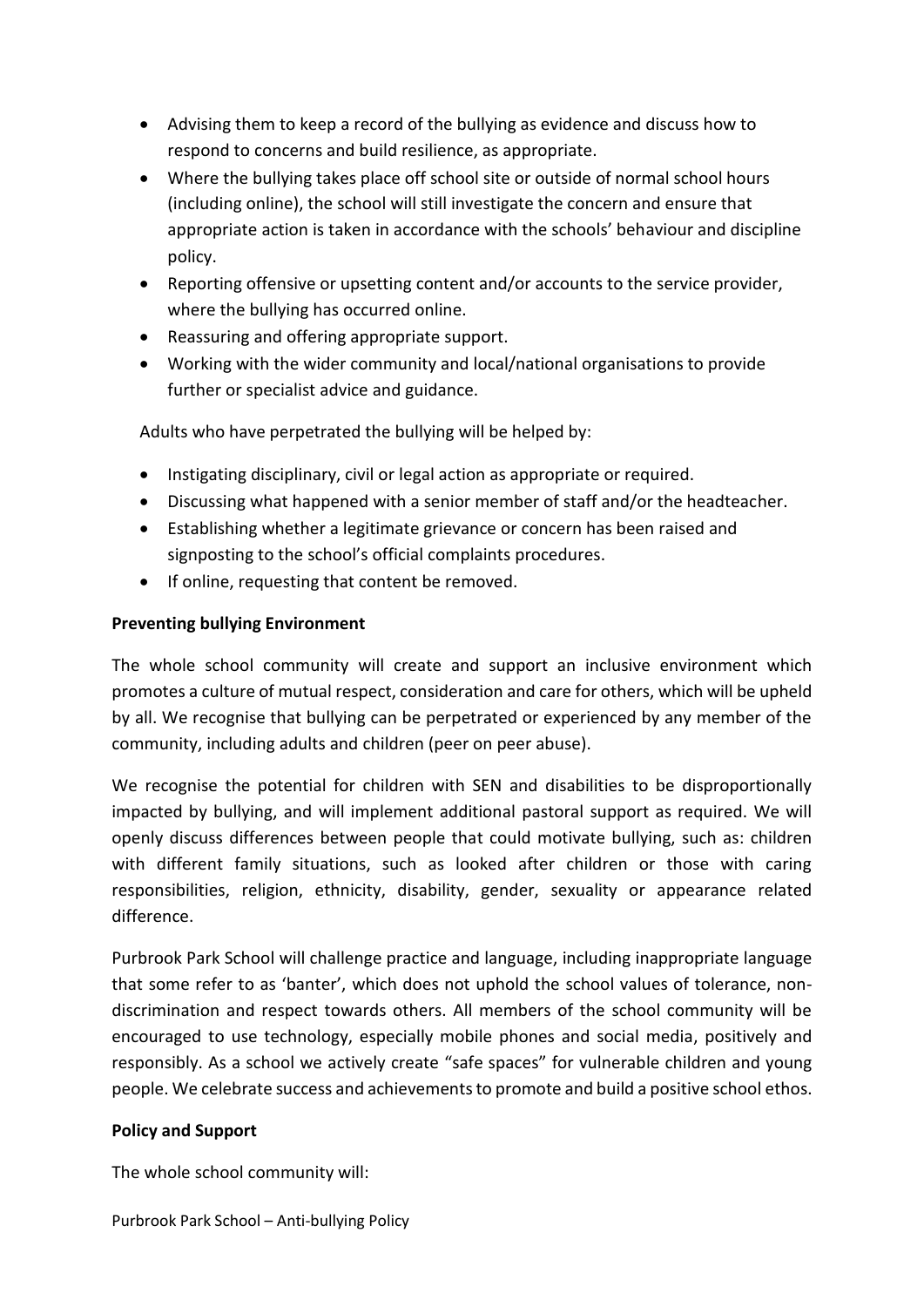- Provide a range of approaches for pupils, staff and parents to access support and report concerns.
- Regularly update and evaluate our practice to consider the developments of technology and provide up-to-date advice and education to all members of the community regarding positive online behaviour.
- Take appropriate, proportionate and reasonable action, in line with existing school policies, for any bullying bought to the schools' attention, which involves or affects pupils.
- Implement appropriate disciplinary sanctions; the consequences of bullying will reflect the seriousness of the incident, so that others are clear that bullying is unacceptable.
- Use a variety of techniques to resolve the issues between those who bully, and those who have been bullied.

# **Education and Training**

The school community will:

- Train all staff, including: teaching staff, associate staff (e.g. administration staff, lunchtime support staff and site support staff) and pastoral staff, to identify all forms of bullying and take appropriate action, following the school's policy and procedures, including recording and reporting incidents.
- Consider a range of opportunities and approaches for addressing bullying throughout the curriculum and other activities, such as: through displays, assemblies, peer support, and the pupil voice.
- Collaborate with other local educational settings as appropriate, and during key times of the year, for example during transition.
- Ensure anti-bullying has a high profile throughout the year, reinforced through key opportunities such as anti-bullying week.
- Provide systematic opportunities to develop pupils' social and emotional skills, including building their resilience and self-esteem.

# **Involvement of pupils**

Purbrook Park School will involve pupils in policy writing and decision making, to ensure that they understand the school's approach and are clear about the part they play in preventing bullying. We will regularly canvas children and young people's views on the extent and nature of bullying, ensuring that all pupils know how to express worries and anxieties about bullying. We involve pupils in anti-bullying campaigns in schools and embed messages in the wider school curriculum. We utilise pupil voice in providing pupil led education and support. We offer support to pupils who have been bullied and to those who are bullying to address the problems they have.

Purbrook Park School – Anti-bullying Policy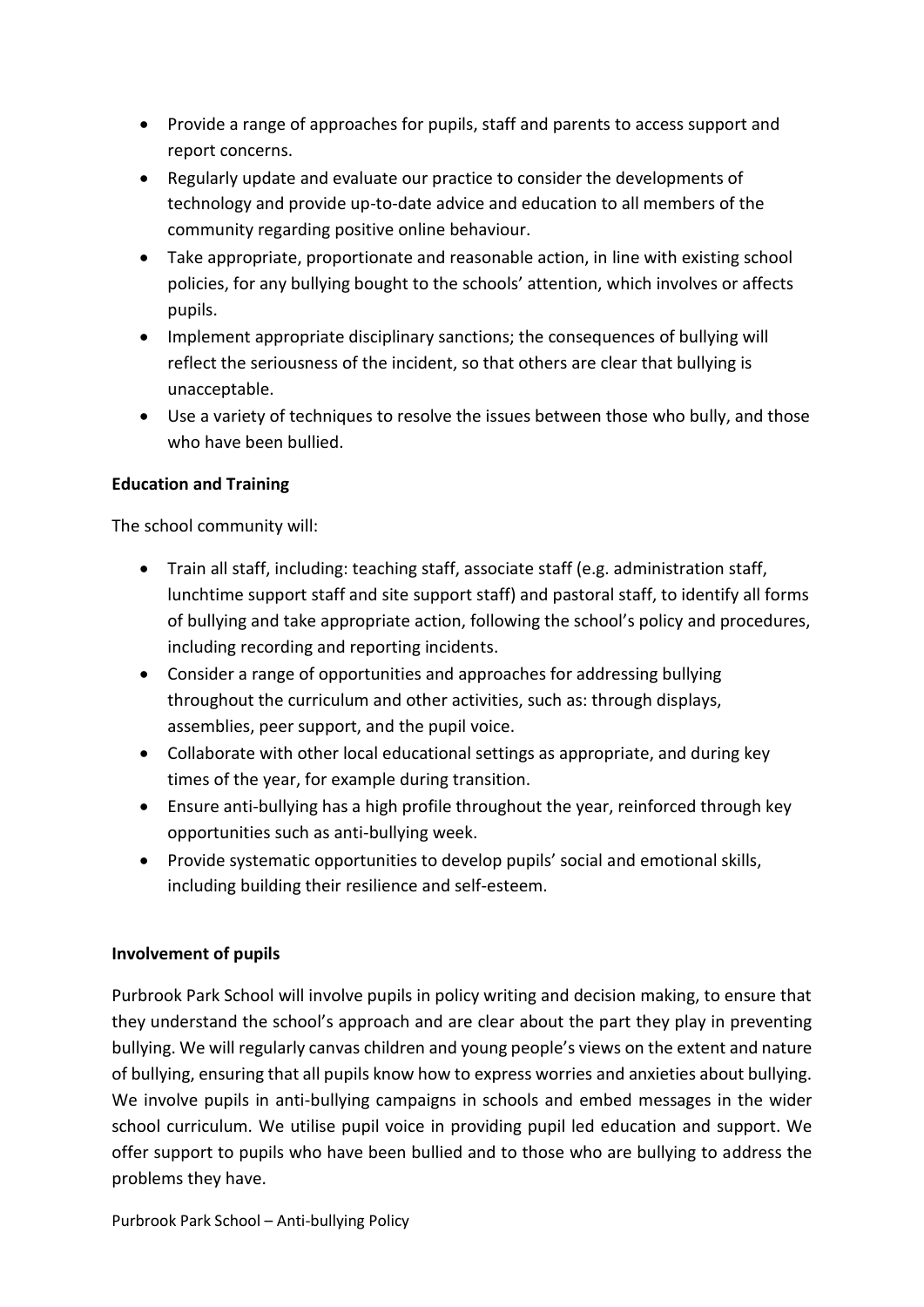### **Involvement and liaison with parents and carers**

Purbrook Park School involves parents in developing policies and procedures, to ensure they are aware that the school does not tolerate any form of bullying. We will make sure that key information about bullying (including policies and named points of contact) is available to parents in a variety of formats, including via the school website. This ensures that all parents know who to contact if they are worried about bullying. We will work with all parents and the local community to address issues beyond the school gates that give rise to bullying, ensuring that all parents know about our complaints procedure and how to use it effectively, to raise concerns in an appropriate manner.

# **Monitoring and review: putting policy into practice**

Purbrook Park School regularly monitors and evaluates our mechanisms to ensure that the policy is being consistently applied. Any issues identified will be incorporated into the school's self-evaluation and action planning.

### **Useful links and supporting organisations**

- Anti-Bullying Alliance: [www.anti-bullyingalliance.org.uk](http://www.anti-bullyingalliance.org.uk/)
- Childline: [www.childline.org.uk](http://www.childline.org.uk/)
- Family Lives: www.familylives.org.uk
- Kidscape: [www.kidscape.org.uk](http://www.kidscape.org.uk/)
- MindEd[: www.minded.org.uk](http://www.minded.org.uk/)
- NSPCC: [www.nspcc.org.uk](http://www.nspcc.org.uk/)
- The BIG Award: [www.bullyinginterventiongroup.co.uk](http://www.bullyinginterventiongroup.co.uk/index.php)
- PSHE Association: [www.pshe-association.org.uk](http://www.pshe-association.org.uk/)
- Restorative Justice Council: [www.restorativejustice.org.uk/restorative-practice](http://www.restorativejustice.org.uk/restorative-practice-education)[education](http://www.restorativejustice.org.uk/restorative-practice-education)
- The Diana Award: [www.diana-award.org.uk](http://www.diana-award.org.uk/)
- Victim Support: [www.victimsupport.org.uk](http://www.victimsupport.org.uk/)
- Young Minds: [www.youngminds.org.uk](http://www.youngminds.org.uk/)
- Young Carers: [www.youngcarers.net](http://www.youngcarers.net/)
- Changing Faces[: www.changingfaces.org.uk](http://www.changingfaces.org.uk/)
- Mencap: [www.mencap.org.uk](http://www.mencap.org.uk/)
- Anti-Bullying Alliance Cyberbullying and children and young people with SEN and disabilities: [www.anti-bullyingalliance.org.uk//](http://www.anti-bullyingalliance.org.uk/)tools-information/all-aboutbullying/cyberbullying-0/cyberbullying-and-sendisability
- DfE: SEND code of practice: www.gov.uk/[government/publications/send-code-of](http://www.gov.uk/government/publications/send-code-of-practice-0-to-25)[practice-0-to-25](http://www.gov.uk/government/publications/send-code-of-practice-0-to-25)
- Childnet[: www.childnet.com](http://www.childnet.com/)
- Internet Watch Foundation: [www.iwf.org.uk](http://www.iwf.org.uk/)